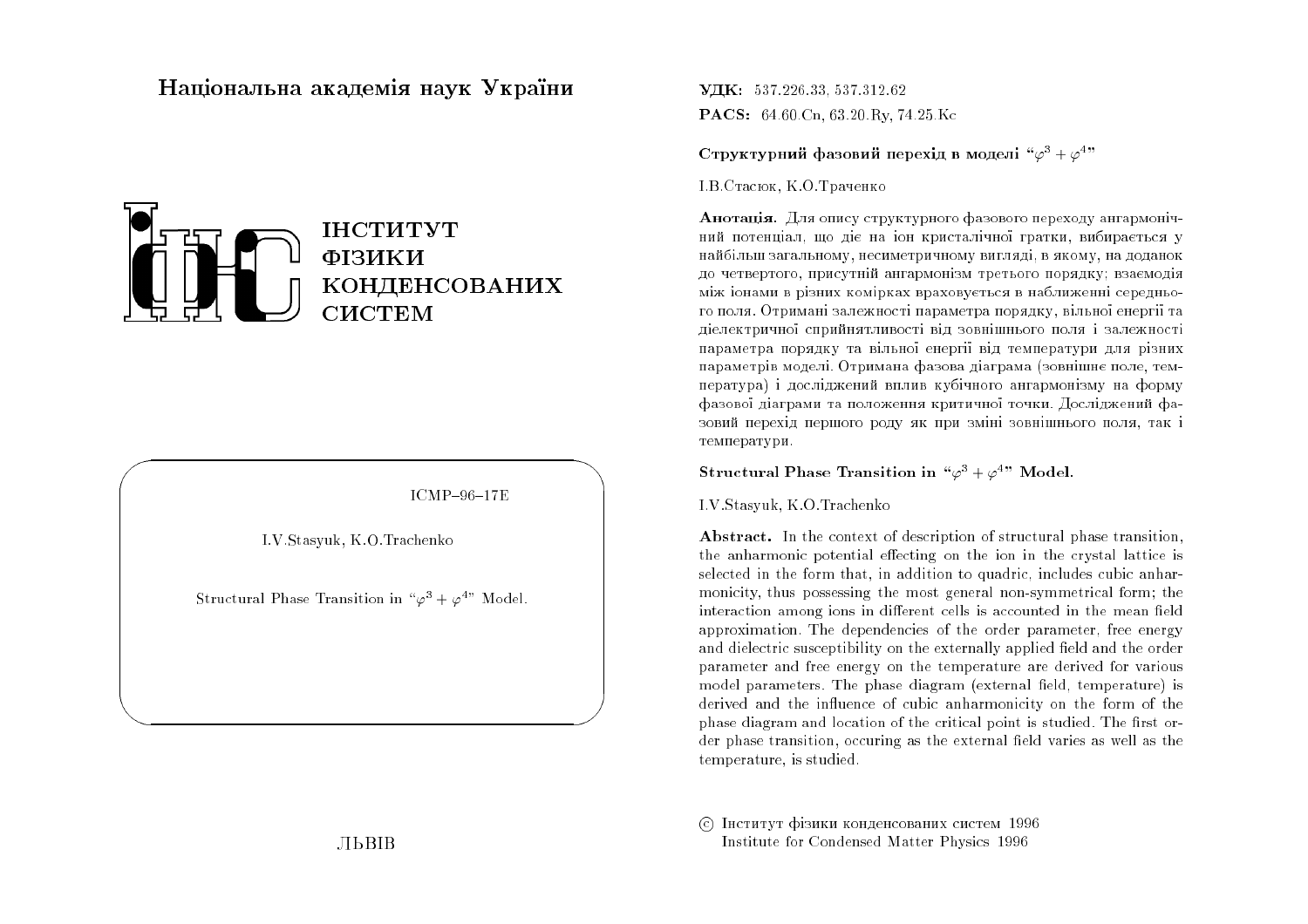## 1. Introduction

While studying the mechanism of the structural phase transitions in<br>existely the problem of shaping the time of the model potential  $V(x)$ crystals, the problem of choosing the type of the model potential  $\mathrm{V}(\mathrm{q})$ in the Hamiltonian

$$
H = \sum_{i} \left( \frac{p_i^2}{2M} + V(q_i) \right) - \frac{1}{2} \sum_{ij} \varphi_{ij} q_i q_j \tag{1}
$$

describing an ion in the lattice cell is raised.

 As is mentioned in <sup>a</sup> number of papers, including [1], in the harmonicapproximation  $V(q) = \frac{\alpha}{2}q^2, \alpha = M\omega_0^2$ , the crystal lattice may become unstable in the case of the negative value of  $\alpha$  . In [1] the simplest stabilizing interaction is chosen in the form

$$
V(q_i) = -\frac{\alpha q_i^2}{2} + \frac{\beta q_i^4}{4}.
$$
\n(2)

As is shown in [1], in this model the system undergoes <sup>a</sup> structural phase transition which in two limit cases can be displacive or orderdisorder in character, depending on the parameters in the initital Hamiltonian.

In <sup>a</sup> number of papers (see, for example, 2), the exact numerical calculations were carried out, based on (2). Accounting for the interaction $\emph{among ions in different cells in the mean-field approximation, it was}$ shown that the system undergoes a structural order phase transition. Studying the behavior of the order parameter, it was concluded that approximate methods lead to the results which do not comply with the results of exact nimerical approac<sup>h</sup> (according to [1], even self-consistentapproach is not satisfactory when considerinig systems described by  $\left( 2\right) ;$ this approach describes the behavior of the soft mode properly only beyond the critical area described by the temperature of the first order <sup>p</sup>hase transition).

In addition to the description of ion motion in ferroelectrics, the model anharmonic potential is applied to the description of the lattice anharmonicity in the high temperature superconductors. As is shown in [4], such an anharmonicity is inherent to the motion of the apex oxygen in YBaCuO and other superconductive compounds. In [3] the model potential possessing the most general non-symmetric form

$$
V(q_i) = \frac{\alpha q_i^2}{2} - \frac{\beta q_i^3}{3} + \frac{\gamma q_i^4}{4},\tag{3}
$$

was applied to describe the motion of the apex oxygen in  $YBa<sub>2</sub>Cu<sub>3</sub>O<sub>7-\delta</sub>$ compound. Basing on (3) and applying the method of self-consistent

<sup>p</sup>honons it was shown that the behaviour of the apex oxygen is bistable. The dependence of the order parameter on the temperature was shown to be of <sup>a</sup> hysteresis character. However, the question of the applicability of the method of self-consistent phonons to the description of the phase transition in the systems described by (3), including critical areas arises $(see [1])$ 

 In addition to the studies of YBaCuO series, structural phase transitions in Hg-based superconductors have been recently of wide consid eration, in the context of reported connection bet ween the lattice softening in these compounds and transition to the superconducting state. Particlularly, in [5] it was mentioned that near the transition point ananomalous abrupt mode softening was observed.

In this paper we assume that the model potential acting on the ionposesses the most general form  $(3)$ . Secondly, we propose to account for the anharmonic character of the ion motion by the exact numerical  $t$ reatment of  $(1)$ , in which the interaction among ions in different cells we account for in the mean-field approximation, assuming the long-range character of the intercell interaction. Basing on this approach, we derive the dependencies of the order parameter, free energy and dielectric susceptibility on the externally applied field and the order parameter and free energy on the temperature for various model parameters. Analysingthese dependencies we conclude that the system undergoes the first order phase transition, as the external field varies as well as the temperature; we note the anomalous behavior of the dielectric susceptibility near the phase transition point. In addition to that, we construct the phase diagram (external field, temperature) and study the influence of the cubic anharmonicity on the form of the <sup>p</sup>hase diagram and the location of thecritical point.

#### 2.Model Hamiltonian

Accounting for the last term in  $(1)$  in the mean-field approximation leads to

$$
-\frac{1}{2}\sum_{ij}\varphi_{ij}q_iq_j \to \varphi \langle q \rangle q - \frac{1}{2}\varphi \langle q \rangle^2,
$$
  

$$
\varphi = -\sum_{i}\varphi_{ij}.
$$
 (4)

Before writing the Hamiltonian used for the calculations we commenton the interaction of the ion and conductivity electrons which is beleived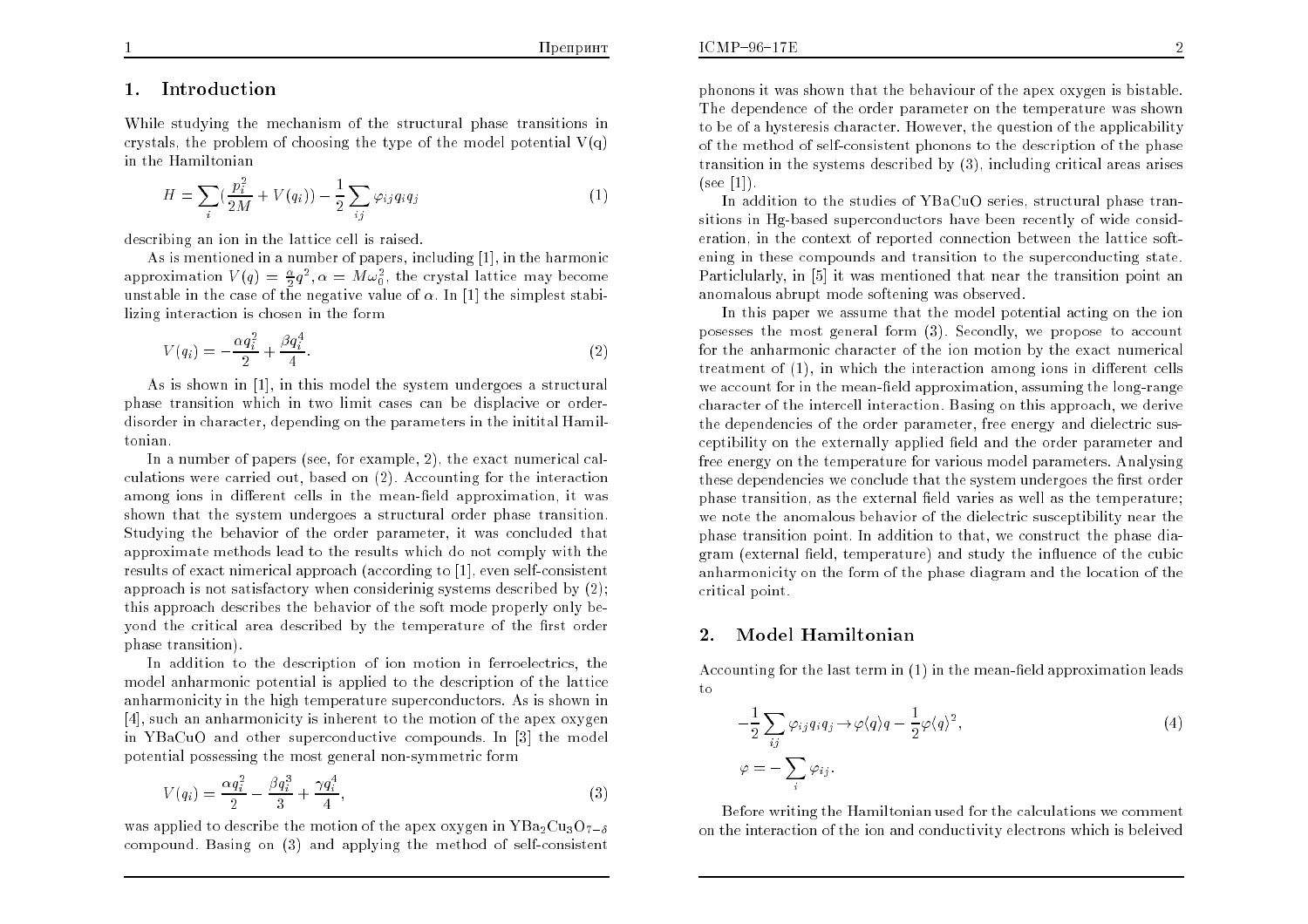to <sup>p</sup>lay <sup>a</sup> crucial role in the mechanism of the high temperature superconductivity. In case of the symmetric form of the anharmonic potential (2) the anharmonic mode can be described in terms of the pseudospin variables (see, for example, [6]). Furthemore, in the Muller's model the interaction of the CuO-plane electrons and the local anharmonic modehas the form  $g(n_i + n_i)S_i^z$ , where  $S_i^z$  is the pseudospin variable,  $g n_i$ represents the energy change of the electron of spin  $\sigma$  in site *i* due to the apex oxygen transition from one minimum  $(S_i^z = +\frac{1}{2})$  of the anharmonic potential to the other one  $(S_i^z = -\frac{1}{2})$  (see [6]). In case of the non-symmetric form of the anharmonic potential (3) the interac-<br>tion between the ion and conductivity electrons and he shoesn in the tion bet ween the ion and conductivit y electrons can be chosen in the Holstein-type form  $Dnq$ , where  $n$  - electrons concentration. However, in<br>the considerations helow we convert het number of the stable three the considerations below we assume that  $n = const$ ,  $d = n * D$ , thus interpreting  $d$  as externally applied field acting on the ion.

This leads to the following form of  $H$ :

$$
H = \sum_{i} H_{i};
$$
  
\n
$$
H_{i} = \frac{p_{i}^{2}}{2M} + \frac{M\omega_{0}^{2}}{2}q_{i}^{2} - \frac{\beta q_{i}^{3}}{3} + \frac{\gamma q_{i}^{4}}{4} + dq_{i} + \varphi \langle q \rangle q_{i} - \frac{1}{2}\varphi \langle q \rangle^{2}
$$
\n(5)

We introduce the phonon creation and annihilation operators:

$$
q = \sqrt{\frac{\hbar}{2M\omega_0}}(b^+ + b), \ p = i\sqrt{\frac{M\hbar\omega_0}{2}}(b - b^+).
$$
 (6)

In matrix representation these operators have the form of infinite  $t_{\rm{miss}}$ matrices:

$$
(b^+)_{ij} = \delta_{(i+1)j}\sqrt{i}, \quad (b)_{ij} = \delta_{i(j+1)}\sqrt{i}.\tag{7}
$$

After substituting  $q$  and  $p$  in (5), according to (6), the Hamiltonian matrix has the following form (all terms are divided by  $\hbar\omega_0$ ):

$$
H = \hat{\alpha} - C_1 \hat{\beta} + C_2 \hat{\gamma} + C_3 \hat{\sigma} (d + \varphi \langle q \rangle) - C_4 \langle q \rangle, \tag{8}
$$

where

$$
C_1 = \frac{\beta}{3} \left( \frac{\hbar}{2M\omega_0} \right)^{\frac{3}{2}} \frac{1}{\hbar\omega_0}, C_2 = \frac{\gamma}{4} \left( \frac{\hbar}{2M\omega_0} \right)^2 \frac{1}{\hbar\omega_0},
$$
  
\n
$$
C_3 = \left( \frac{\hbar}{2M\omega_0} \right)^{\frac{1}{2}} \frac{1}{\hbar\omega_0}, C_4 = \frac{\varphi}{2} \frac{1}{\hbar\omega_0},
$$
\n(9)

and

$$
\alpha_{ij} = \delta_{ij} \frac{2i - 1}{2},
$$
\n
$$
\beta_{ij} = \delta_{i(j+1)} 3i\sqrt{i} + \delta_{j(i+1)} 3j\sqrt{j} + \delta_{i(j+3)} \sqrt{i(i+1)(i+2)} +
$$
\n
$$
\delta_{j(i+3)} \sqrt{j(j+1)(j+2)},
$$
\n
$$
\gamma_{ij} = \delta_{ij} 3(i^2 + (i-1)^2) + \delta_{i(j+2)} 2(2i+1) \sqrt{i(i+1)} +
$$
\n
$$
\delta_{j(i+2)} 2(2j+1) \sqrt{j(j+1)} + \delta_{i(j+4)} \sqrt{i(i+1)(i+2)(i+3)} +
$$
\n
$$
\delta_{j(i+4)} \sqrt{j(j+1)(j+2)(j+3)},
$$
\n
$$
\sigma_{ij} = \delta_{i(j+1)} \sqrt{i} + \delta_{j(i+1)} \sqrt{j}.
$$
\n(10)

As the calculation of dependencies of thermodynamical functions onmodel parameters shows, accounting for the finite number of harmonic oscillator levels, i.e., limiting the size of the Hamiltonian matrix to  $N=\,$ 25 is sufficient when  $\frac{kT}{hw} \leq$  5. All calculations below are made within this range of model parameters.

### 3. Dependence of order parameter and free energy on the external field. Phase diagram

For calculation of order parameter we use the expression

$$
\langle q \rangle = \frac{Sp(qe^{-\beta H})}{Spe^{-\beta H}} \tag{11}
$$

After the unitary transformation is made

$$
H_d = V^{-1}HV,\t\t(12)
$$

which diagonilizes the Hamiltonian matrix, we ge<sup>t</sup>

$$
\langle q \rangle = \frac{Sp(\tilde{q}e^{-\beta H_d})}{Spe^{-\beta H_d}}, \ \tilde{q} = V^{-1}qV \tag{13}
$$

Note that  $\langle q \rangle$  is contained in the Hamiltonian (5). Denoting

$$
f = d + \varphi \langle q \rangle \tag{14}
$$

we derive the self-consistent system of equations:

$$
\begin{cases} \langle q \rangle = \langle q \rangle (f, T) \\ f = d + \varphi \langle q \rangle. \end{cases} \tag{15}
$$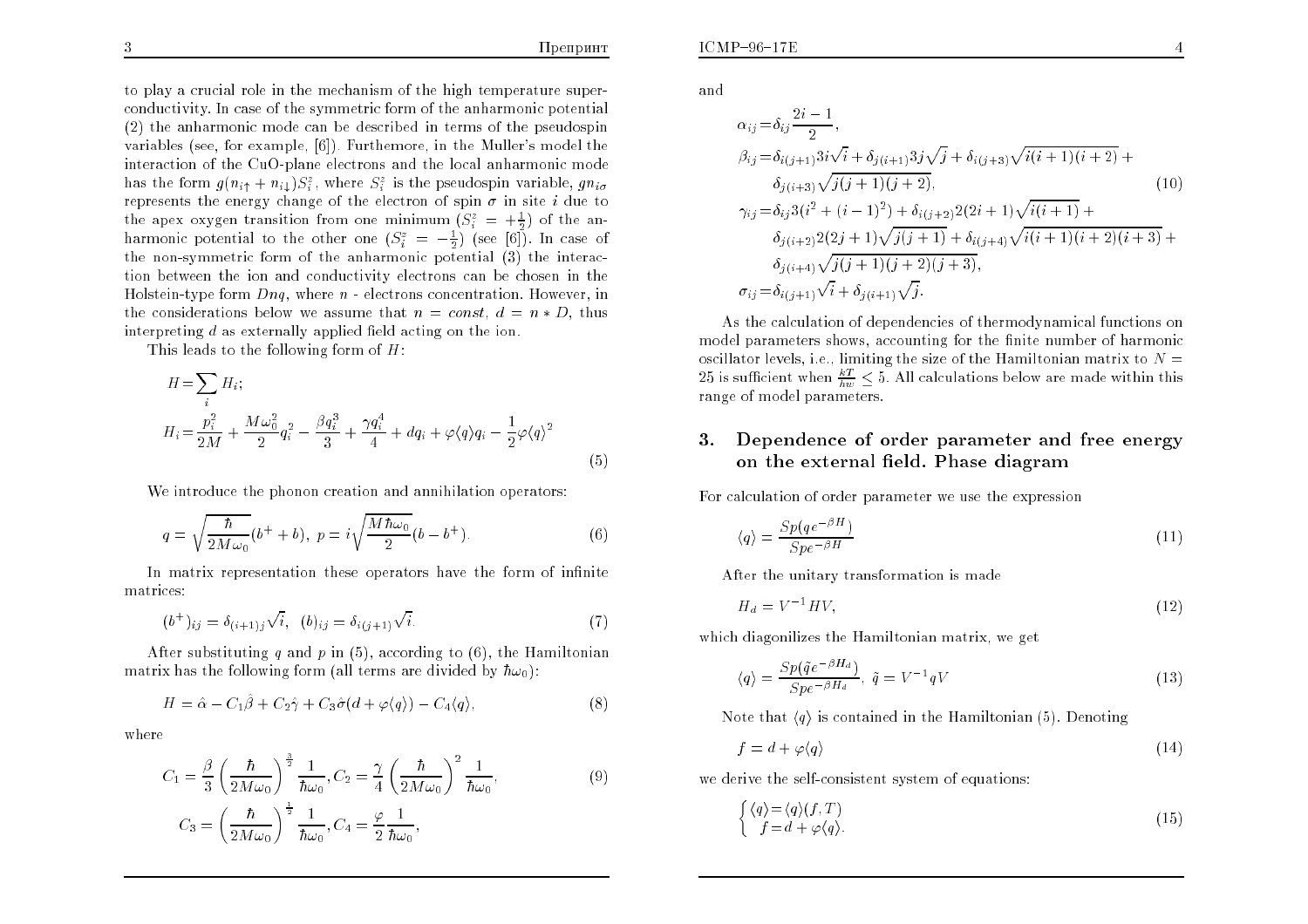

Figure 1: Dependencies of the order parameter and free energy on the external field,  $\frac{kT}{\hbar \omega_0}$ =0.17.

Numerical solution of this system allows to obtain the dependence  $\langle q \rangle = \langle q \rangle (d)$  (Fig.1a) for various values of  $kT/hw$  (in all calculations below,  $\varphi$ =-20;  $C_1$ =0.157 and  $C_2$ =0.025). Using this dependence in the Hamiltonian (5) we calculate the dependence of the free energy on the external field, according to the expression below:

$$
F(d,T) = -T \ln Sp \, e^{-\beta \varepsilon} - \frac{1}{2} \varphi \langle q \rangle^2 \tag{16}
$$

Fig. 1b represents the dependence  $F=$ F $(d)$ .

The dependencies shown on Fig.1 are typical for the first order phase transition. The abscissa of the self-crossing of the curve  $F$  corresponds to the value  $d^*$  at which the phase transition occurs, causing a jump-like change of the order parameter on Fig.1a. Raising the temperature leadsto vanishing of hysteresis-type of this dependence, i.e., to vanishing of phase transition.

Temperature increase results in decrease of  $d^*$ . Finding numerically  $d^*$  for each value of the temperature, we construct phase diagram  $(d^*, T)$ which is shown on Fig.2a.

The left end of this curve corresponds to the value  $\frac{kT}{\hbar\omega} = 4.6$  at which the <sup>p</sup>hase transition vanishes, having <sup>a</sup> meaning of the critical point. Thesame diagram is presented on Fig. 2b for the higher value of  $C_1 = 0.197$ . It shows that increasing of cubic anharmonism leads to the higher value of the temperature at which the phase transition disappears, i.e., to thehigher value of the critical temperature.



Figure 2: Phase diagram for different values of cubic anharmonicity:<br> $C = 0.157$  (e) and  $C = 0.107$  (b)  $C_1 = 0.157$  (a) and  $C_1 = 0.197$  (b).

Having the dependence  $\langle q \rangle = \langle q \rangle(d)$ , one can calculate the dielectric susceptibility function  $\chi \sim -\frac{\partial \langle q \rangle}{\partial d}$ . The dependencies  $\chi^{-1} = \chi^{-1}(d)$  are shown on Fig. 3a - 3b. While the behavour of  $\chi$  (or  $\chi^{-1}$ ) is finite at the value  $\frac{kT}{\hbar\omega_0} = 1.4$  (Fig. 3a) which corresponds to the middle of the phase diagram on Fig.2a, it has an infinite point as  $\frac{kT}{\hbar \omega_0} = \simeq 3.9$ , (correspondingly,  $\chi^{-1}$  reaches zero on Fig. 3b), i.e. as it approaches the critical point at the <sup>p</sup>hase diagram.

### 4. Dependence of the order parameter and free energy on the temperature

Solving numerically system (15) for certain values of d we derive the<br>dependence (5) (5) (5) Using this dependence in the Usmiltonian (5) dependence  $\langle q \rangle = \langle q \rangle(T)$ . Using this dependence in the Hamiltonian (5) and diagonilizing it we obtain the dependence of the free energy on the temperature, according to (16). The dependencies of the order parameterand free energy are shown in Figs. 4-6 for three values of  $d$ :  $d$   $=$   $1.4$ ,  $d$   $=$   $1.3$ , and  $d=1.2$ , which fall, respectively, to the right of, on, and to the left of the phase diagram in Fig. 2a. The value of  $d \simeq 1.293$  corresponds to the critical point (left end of the <sup>p</sup>hase diagram in Fig.2a); the dependence of the order parameter on the temperature for this value of d is shownin Fig. 7.

The analysis of the free energy dependence on the temperature in the range  $d > 1.3$  (Fig. 4), i.e., to the right side of the phase diagram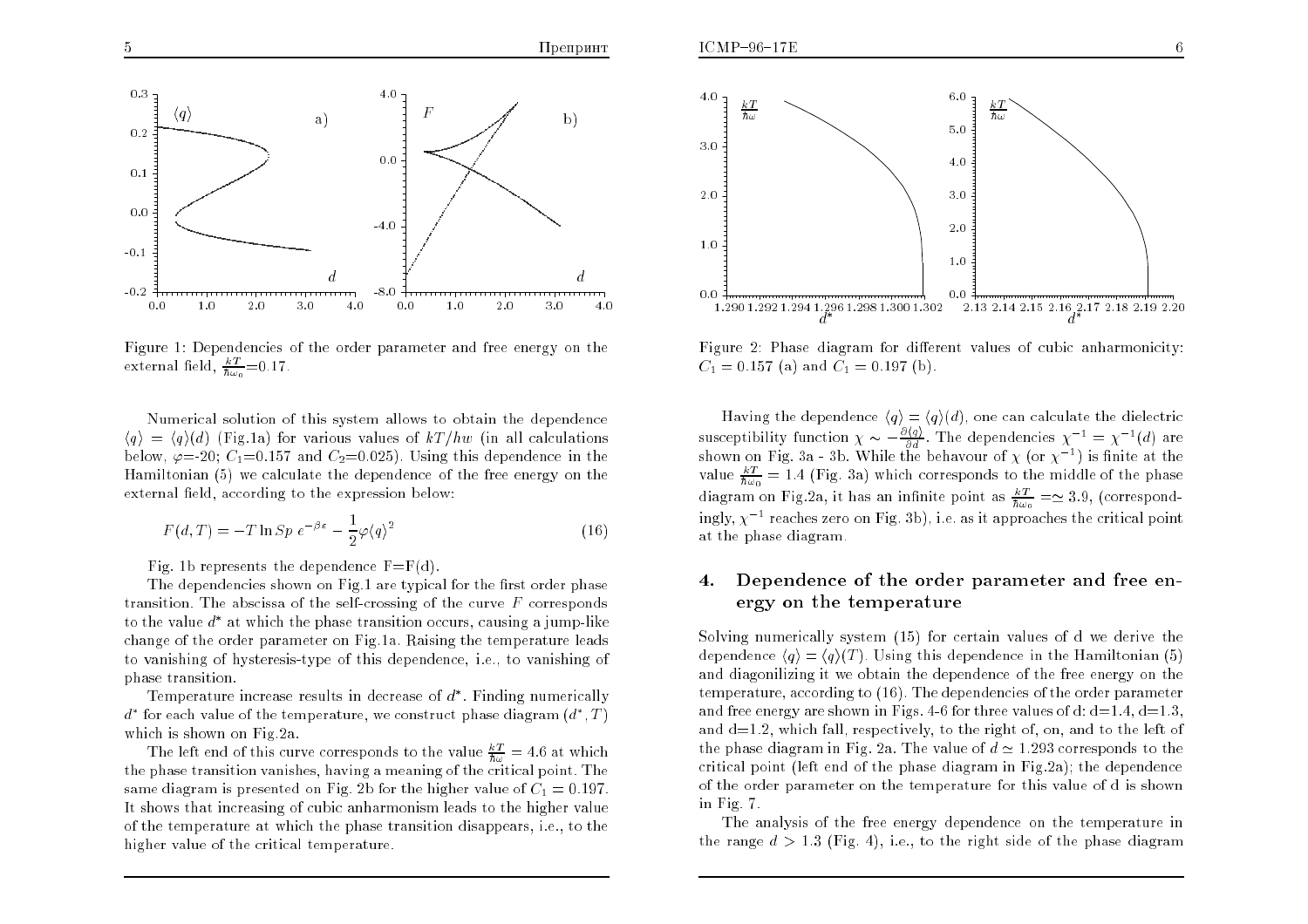

Figure 3: Inverse dielectric susceptibility as function of the external field, for the values of  $\frac{kT}{\hbar\omega_0}$ =1.4 and  $\frac{kT}{\hbar\omega_0}$ =3.9 which correspond to the middle and the left end of Fig. 2a.





Figure 4: Plots of the order parameter and the free energy as functionsof the  $\frac{kT}{\hbar\omega_0}$  at d=1.4 (to the right of the phase diagram shown in Fig. 2a).

Figure 5: Plots of the order parameter and the free energy as functions ofthe  $\frac{kT}{\hbar\omega_0}$  at d=1.3 (on the phase diagram shown in Fig.2a). Since branches<br>1 and 3 in Fig. b) are very close to each other and can not be visually resolved, we also <sup>p</sup>lot in Fig. c) the schematic representation of the samedependence.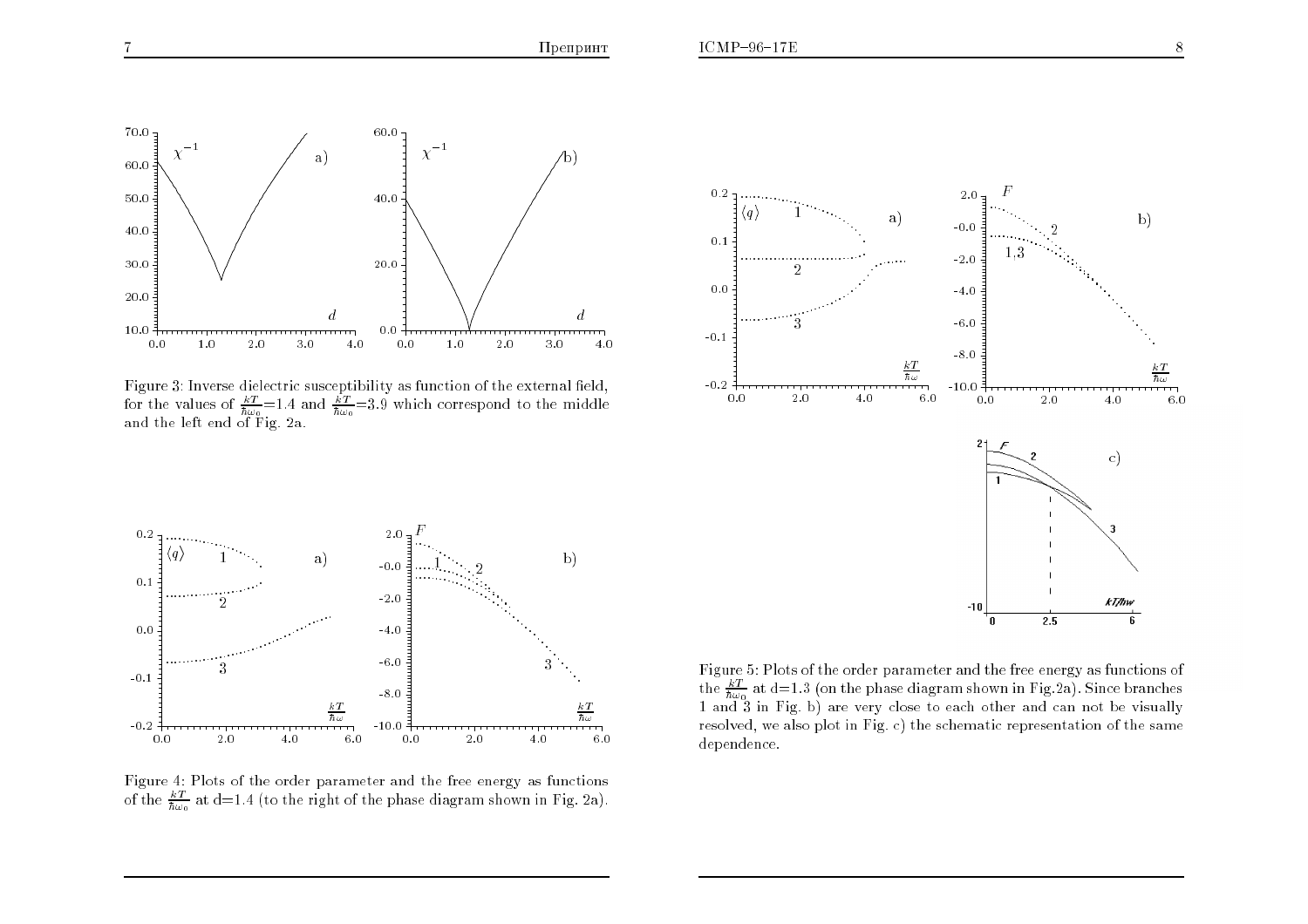

Figure 6: Plots of the order parameter and the free energy as functionsof the  $\frac{kT}{\hbar\omega_0}$  at d=1.2 (to the left of the phase diagram shown in Fig. 2a).



Figure 7: Plot of the order parameter as function of the  $\frac{kT}{\hbar\omega_0}$  at the critical point of the phase diagram in Fig. 2a,  $d=1.293$ .

curve in Fig. 2a shows that branch 3 of the  $\langle q \rangle = \langle q \rangle \frac{kT}{\hbar \omega}$  dependence corresponds to the minimal value of the free energy, which means that the order parameter varies smoothly in this range of values of  $d$ . In the range  $1.293 < d < 1.302$ , i.e. on the phase diagram curve, the minimal free energy corresponds to the jump of the order parameter from branch3 to branch 1 (Fig. 5) at the value  $\frac{kT}{\hbar \omega} = 2.5$ , which corresponds to the first order phase transition. When  $d < 1.293$ , or to the left of the phase diagram, the order parameter varies smoothly, by the branch 1 in Fig.6;no <sup>p</sup>hase transition occurs in this range of d.

There is an another way which allows to determine the range of d where the <sup>p</sup>hase transition occurs. We calculate the dependence of the free energy on order parameter, according to (16), for the fixed value of  $\frac{kT}{\hbar\omega} = 0.2$ , and three different values of  $d = 1.4, 1.3, 1.2$  which fall, respectively, to the right of, on, and to the left of the <sup>p</sup>hase diagramshown in Fig. 2a. These dependencies are shown in Fig.8a - 8c.

Comparing Fig. 8a and the dependence of the order parameter on the temperature shown in Fig. 4a (case  $d = 1.2$ ) one concludes that the minimal value of the free energy at  $\langle q \rangle \simeq -0.07$  corresponds to the branch 3 of the Fig. 4a, therefore the order parameter varies smoothly along this branch. The same smooth behaviour of the order parameter in case  $d=1.4$  can be concluded by comparing Fig. 8c and Fig.6a; in this case the order paramater varies along branch 1 of the Fig. 6a whichcorresponds to the minimal value of the free energy at  $\langle q \rangle \simeq 0.2$ .

However, if  $d = 1.3$ , the minimal value of the free energy in Fig. 8b corresponds to the value of the order parameter  $\langle q \rangle \simeq 0.2$ , or the branch 1 of the Fig. 5a. Therefore, if  $d = 1.3$ , a jump like transition of the order parameter from branch 1 to branch 3 occurs (Fig.5a), confirming the<br>conclusion resulting from the anglysis of the dapardancies of the order conclusion resulting from the analysis of the dependencies of the order parameter and free energy on the temperature.

#### 5.Conclusions

The approach which is based on the exact numerical solution of the single ion problem in the crystal lattice allows to consider the most generalnon-symmetrical form of the potential which effects on this ion. Ac-<br>counting for the larg range interaction in the mean field approximation counting for the long-range interaction in the mean-field approximation, the dependencies of the dynamic and thermodynamic functions on the external field and the temperature are derived. These dependencies testify that the system undergoes the first order phase transition, with the jump-like change of the order parameter  $\langle q \rangle,$  as the external field varies as well as the temperature. It is established that the increase of the cu-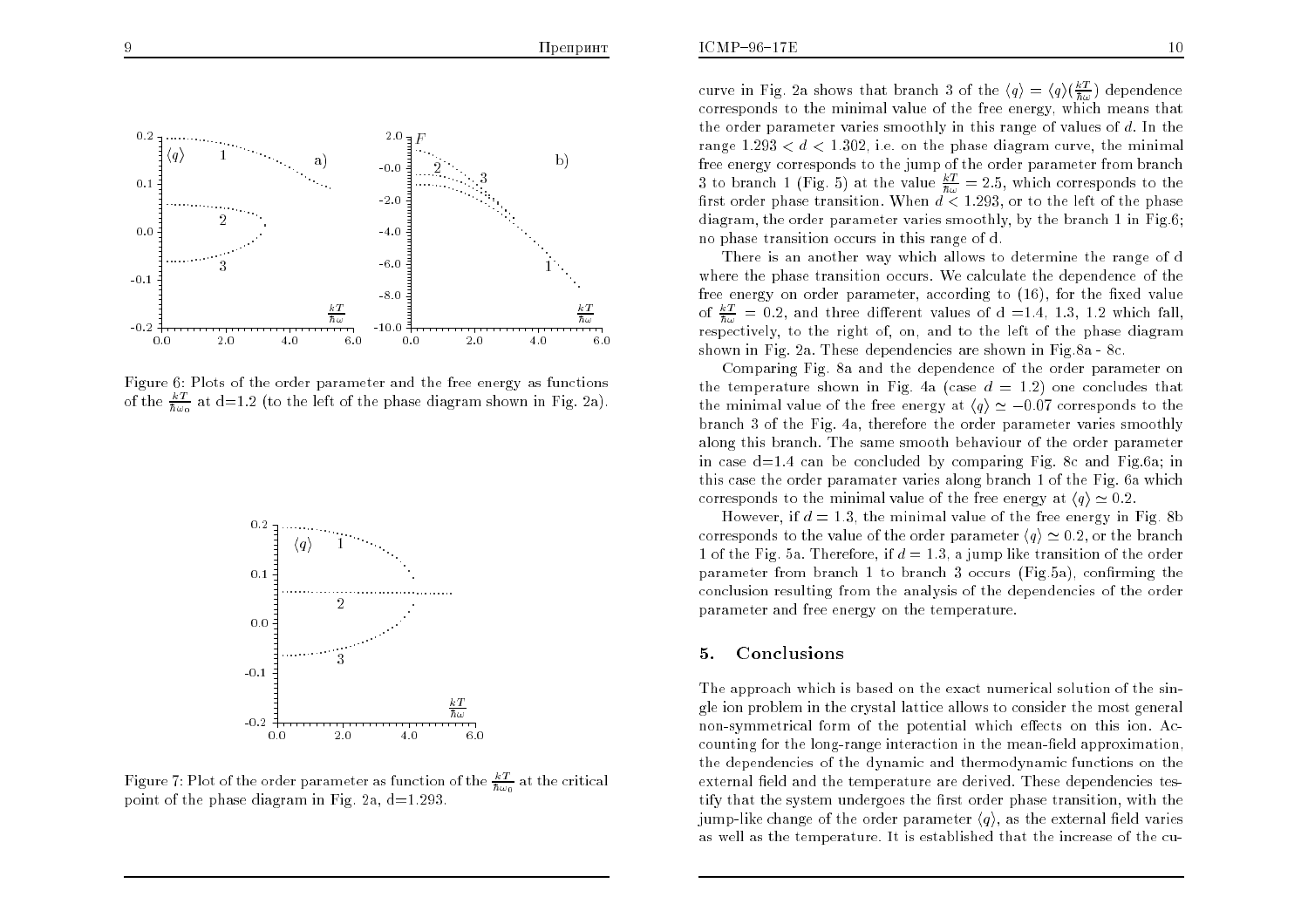## References

- [1] В.Л. Аксенов, Н.М. Плакида, С. Стаменкович. Рассеяние нейтронов сегнетоелектриками. - Москва: Енергоатомиздат. - 1984.  $-$  c.55-71.
- [2] N. Gillis, T. Koehler. Phase transitions in <sup>a</sup> simple model ferroelectric- comparison of exact and variational treatments of a molecular-field Hamiltonian. // Phys. Rev. B. - 1973. - 9, No 9. - P. 3806-3818.
- [3] А. Сайко, В. Гусаков, В. Кузьмин. О влиянии бистабильного поведения апексного атома кислорода на сверхпроводящий переход в  $YBa_2Cu_3O_{7-\delta}$ . // Письма в ЖЭТФ. - 1992. - 56, N 8. - С.425-428.
- [4] A. Bishop, R.Martin, K. Muller, Z. Tesanovic. Superconductivity in oxides: toward <sup>a</sup> unied <sup>p</sup>icture. // Z. Phys. <sup>B</sup> - Condensed Matter.- 1989. - 76, No 1. - P.17-24.
- [5] M. Krantz, C. Thomson, Hj. Mattausch, M. Cardona. Raman-activephonons and mode softening in superconducting  $HgBa_2CuO_{4+\delta}$ . // Phys. Rev. B. - 1994. - 50, No 2. - P.1165-1170.
- [6] I.V. Stasyuk, A.M.Shvaika. On the electron spectrum of the Hubbard model including interactions with local anharmonic vibrations. // Physica C. - 1993. - 213, No 1. - P.57-70.



Figure 8: Dependencies of the free energy on the order parameter:  $d=1.4$ (a), d=1.3 (b), and d=1.2 (c),  $\frac{kT}{\hbar\omega_0}$  =0.2.